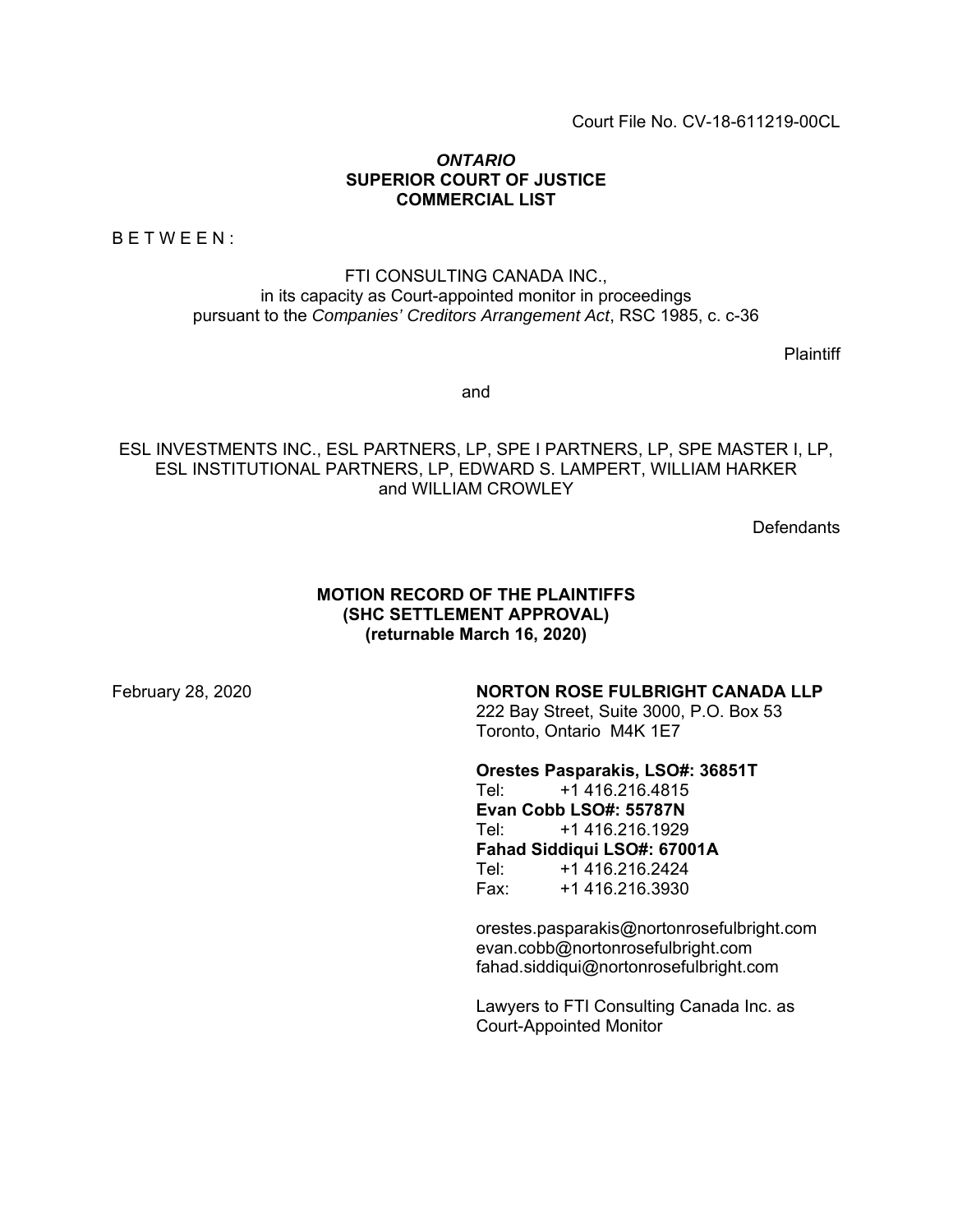Court File No. CV-18-611219-00CL

### *ONTARIO* **SUPERIOR COURT OF JUSTICE COMMERCIAL LIST**

BETWEEN:

## FTI CONSULTING CANADA INC., in its capacity as Court-appointed monitor in proceedings pursuant to the *Companies' Creditors Arrangement Act*, RSC 1985, c. c-36

**Plaintiff** 

and

# ESL INVESTMENTS INC., ESL PARTNERS, LP, SPE I PARTNERS, LP, SPE MASTER I, LP, ESL INSTITUTIONAL PARTNERS, LP, EDWARD S. LAMPERT, WILLIAM HARKER and WILLIAM CROWLEY

**Defendants** 

# **MOTION RECORD OF THE PLAINTIFFS (SHC SETTLEMENT APPROVAL) (returnable March 16, 2020)**

# **TABLE OF CONTENTS**

| <b>TAB</b> | <b>DESCRIPTION</b>                       |          |  |  |  |  |  |
|------------|------------------------------------------|----------|--|--|--|--|--|
|            | Notice of Motion dated February 28, 2020 | $1 - 6$  |  |  |  |  |  |
| А.         | Schedule "A" - Draft Order               | $7 - 13$ |  |  |  |  |  |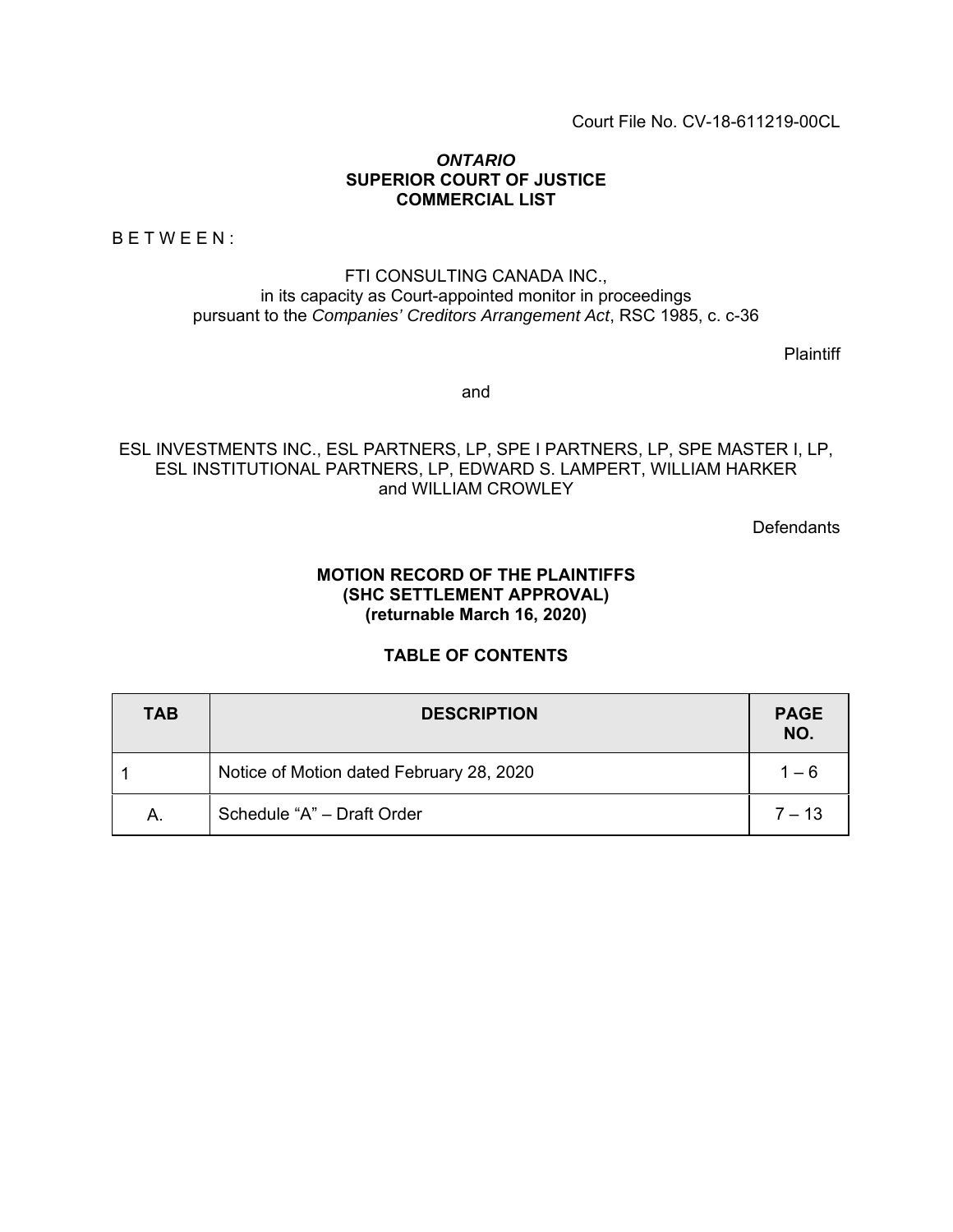# **ONTARIO SUPERIOR COURT OF JUSTICE** (COMMERCIAL LIST)

**BETWEEN:** 

FTI CONSULTING CANADA INC., in its capacity as Court-appointed monitor in proceedings pursuant to the Companies' Creditors Arrangement Act, RSC 1985, c. c-36

Plaintiff

 $-$ and $-$ 

ESL INVESTMENTS INC., ESL PARTNERS, LP, SPE I PARTNERS, LP, SPE MASTER I, LP, ESL INSTITUTIONAL PARTNERS, LP, EDWARD S. LAMPERT, SEARS HOLDINGS CORPORATION, WILLIAM R. HARKER and WILLIAM C. CROWLEY

Defendants

BETWEEN:

Court File No. CV-18-00611214-00CL

SEARS CANADA INC., by its Court-appointed Litigation Trustee, J. Douglas Cunningham, Q.C.

Plaintiff

-and-

ESL INVESTMENTS INC., ESL PARTNERS LP, SPE I PARTNERS LP, SPE MASTER I LP, ESL INSTITUTIONAL PARTNERS LP, EDWARD LAMPERT, EPHRAIM J. BIRD, DOUGLAS CAMPBELL, WILLIAM CROWLEY, WILLIAM HARKER, R. RAJA KHANNA, JAMES MCBURNEY, DEBORAH ROSATI, DONALD ROSS and SEARS HOLDINGS CORPORATION Defendants

Court File No. CV-18-00611217-00CL

BETWEEN:

MORNEAU SHEPELL LTD., in its capacity as administrator of the Sears Canada Inc. Registered Retirement Plan

Plaintiff

-and-

ESL INVESTMENTS INC., ESL PARTNERS LP, SPE I PARTNERS, LP, SPE MASTER I, LP, ESL INSTITUTIONAL PARTNERS, LP, EDWARD S. LAMPERT, WILLIAM HARKER, WILLIAM CROWLEY, DONALD CAMPBELL ROSS, EPHRAIM J. BIRD, DEBORAH E. ROSATI, R. RAJA KHANNA, JAMES MCBURNEY, DOUGLAS CAMPBELL and SEARS HOLDINGS **CORPORATION** 

Defendants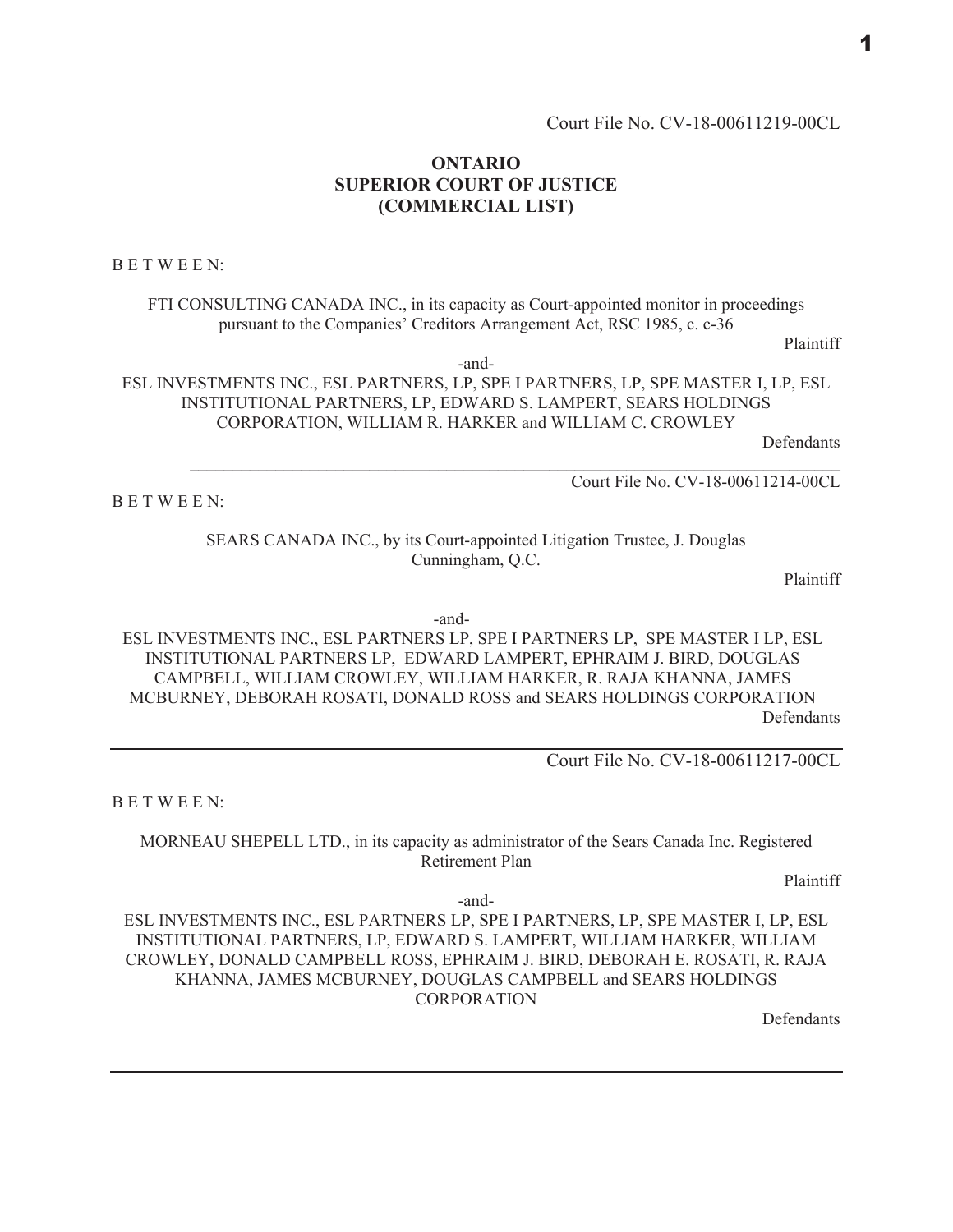Court File No. CV-19-00617792-00CL

BETWEEN:

### 1291079 ONTARIO LIMITED

Plaintiff

 $-$ and $-$ 

# SEARS CANADA INC., SEARS HOLDINGS CORPORATION, ESL INVESTMENTS INC., WILLIAM C. CROWLEY, WILLIAM R. HARKER, DONALD CAMPBELL ROSS, EPHRAIM J. BIRD, DEBORAH E. ROSATI, R. RAJA KHANNA, JAMES MCBURNEY and **DOUGLAS CAMPBELL**

**Defendants** 

Court File No. CV-17-11846-00CL

### BETWEEN:

# IN THE MATTER OF THE COMPANIES' CREDITORS ARRANGEMENT ACT, R.S.C. 1985, c. C-36, AS AMENDED

AND IN THE MATTER OF A PLAN OF COMPROMISE OR ARRANGEMENT OF SEARS CANADA INC., 9370-2751 QUÉBEC INC., 191020 CANADA INC., THE CUT INC., SEARS CONTACT SERVICES INC., INTIUM LOGISTICS SERVICES INC., 9845488 CANADA INC., INITIUM TRADING AND SOURCING CORP., SEARS FLOOR COVERING CENTRES INC., 173470 CANADA INC., 2497089 ONTARIO INC., 6988741 CANADA INC., 10011711 CANADA INC., 1592580 ONTARIO LIMITED, 955041 ALBERTA LTD., 4201531 CANADA INC., 168886 CANADA INC. AND 3339611 CANADA INC.

## **NOTICE OF MOTION** (SHC Settlement Approval and Bar Order)

The plaintiffs will make a motion to a Judge presiding over the Commercial List on

March 16, 2020 at 10:00 a.m., or as soon after that time as the motion can be heard at the court

house, 330 University Avenue, 8th Floor, Toronto, Ontario, M5G 1R7.

**PROPOSED METHOD OF HEARING:** The motion is to be heard orally.

### THE MOTION IS FOR:

An order in the form attached as Schedule "A", and  $(a)$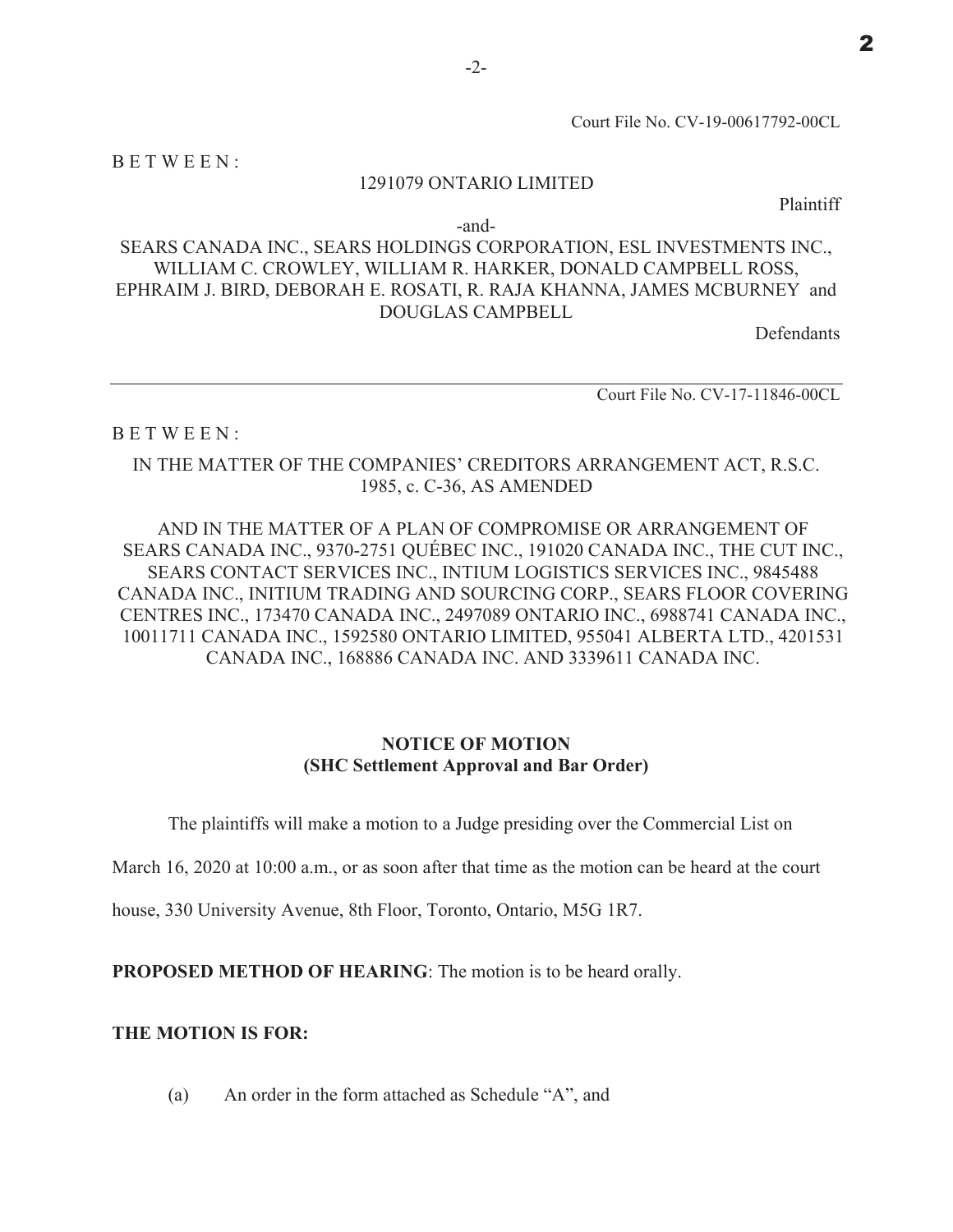Such further and other relief as to this Honourable Court may seem just. (b)

#### THE GROUNDS FOR THE MOTION ARE

#### **Settlement Agreement**

- The moving parties are the plaintiffs in actions bearing court file numbers CV-18- $(a)$ 00611219-00CL, CV-18-00611212-00CL, CV-18-00611217-00CL and CV-19-00617792-00CL (the "Actions");
- $(b)$ Sears Canada Inc. and its affiliates obtained protection under the Companies' Creditors Arrangement Act, R.S.C. 1985, c. C-36, as amended ("CCAA") pursuant to an order dated June 22, 2017 in court file no. CV-17-11846-00CL;
- $(c)$ Sears Holdings Corporation ("SHC") is a defendant in each of the Actions;
- $(d)$ SHC is the subject of proceedings under Chapter 11 of the United States **Bankruptcy Code;**
- $(e)$ Due to SHC's financial position, the costs of continuing litigation, and the uncertainties around recoveries for the Plaintiffs in the SHC insolvency, there was incentive for both the Plaintiffs and SHC to seek a settlement of the Actions as against SHC;
- $(f)$ The plaintiffs entered into a settlement agreement with SHC which would settle all of their respective claims against SHC ("Agreement");
- $(g)$ The plaintiffs have not settled their claims against the remaining defendants in their respective actions (together, the "Non-Settling Defendants");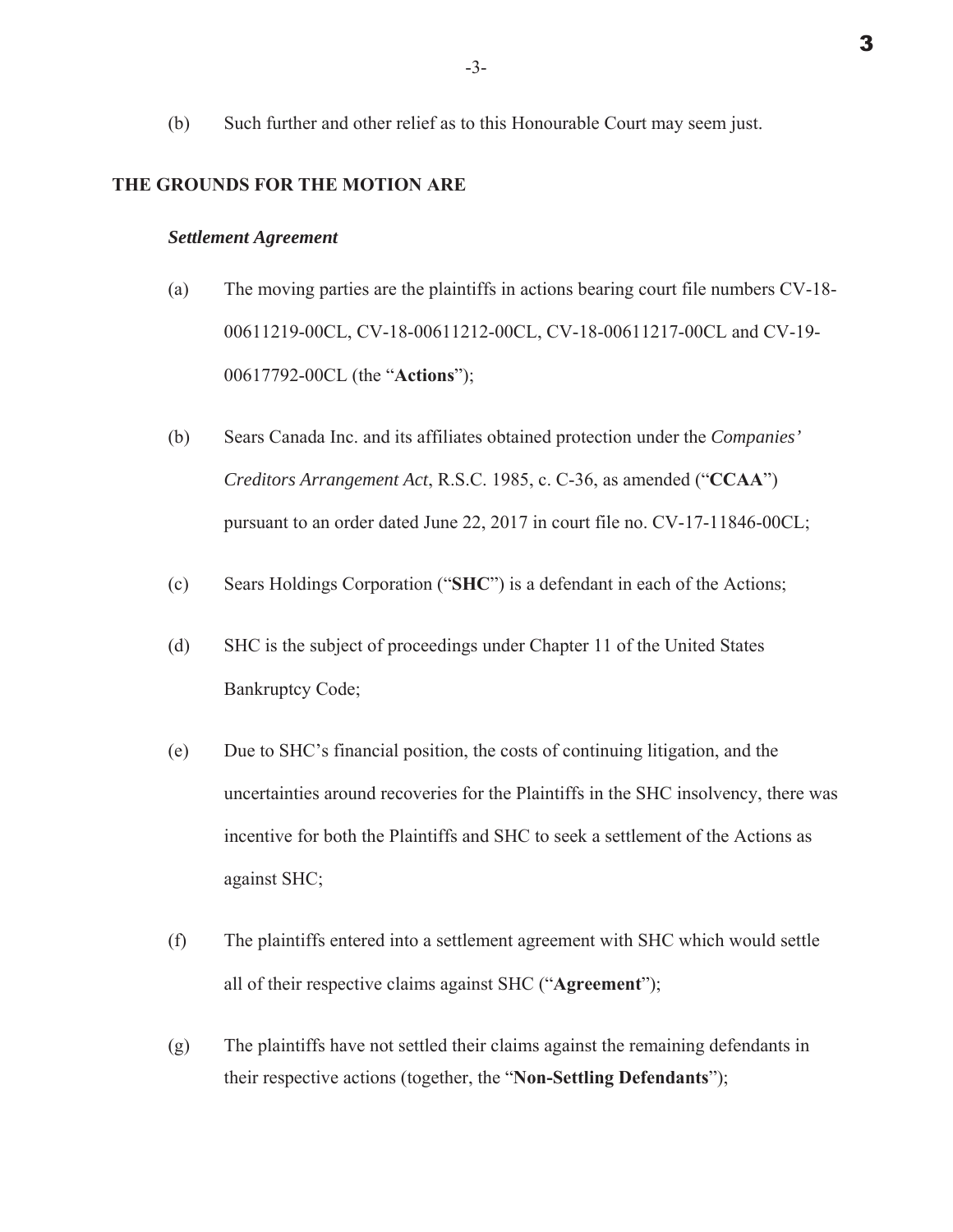- $(h)$ The Agreement is conditional on this Court granting an order in the form attached as Schedule "A":
- The proposed settlement is fair and reasonable, benefits the stakeholders of Sears  $(i)$ Canada Inc. generally, and is consistent with the purposes of the CCAA;
- $(i)$ The proposed settlement is fair, reasonable and in the best interests of the 129 Settlement Class (as defined in Schedule "A");

### **No Prejudice to the Non-Settling Defendants**

- $(k)$ Granting the relief sought on this motion will cause no prejudice to the Non-Settling Defendants;
- $(1)$ The Court will have full authority to determine the apportionment of liability as between SHC and the Non-Settling Defendants;
- Public policy supports *Pierringer*-style settlement agreements;  $(m)$
- $(n)$ This Court has jurisdiction to bar or stay claims for indemnity where it is just to do so:
- Sections 1, 2 and 5 of the *Negligence Act* R.S.O. 1990, c. N.1;  $\circ$
- Sections 12 and 29 of the Class Proceedings Act, 1992, S.O. 1992, c. 6;  $(p)$
- $(q)$ Section 11 of the CCAA;
- $(r)$ Rules 1.04, 49 and 37 of the Rules of Civil Procedure; and
- Such further and other grounds as the lawyers may advise.  $(s)$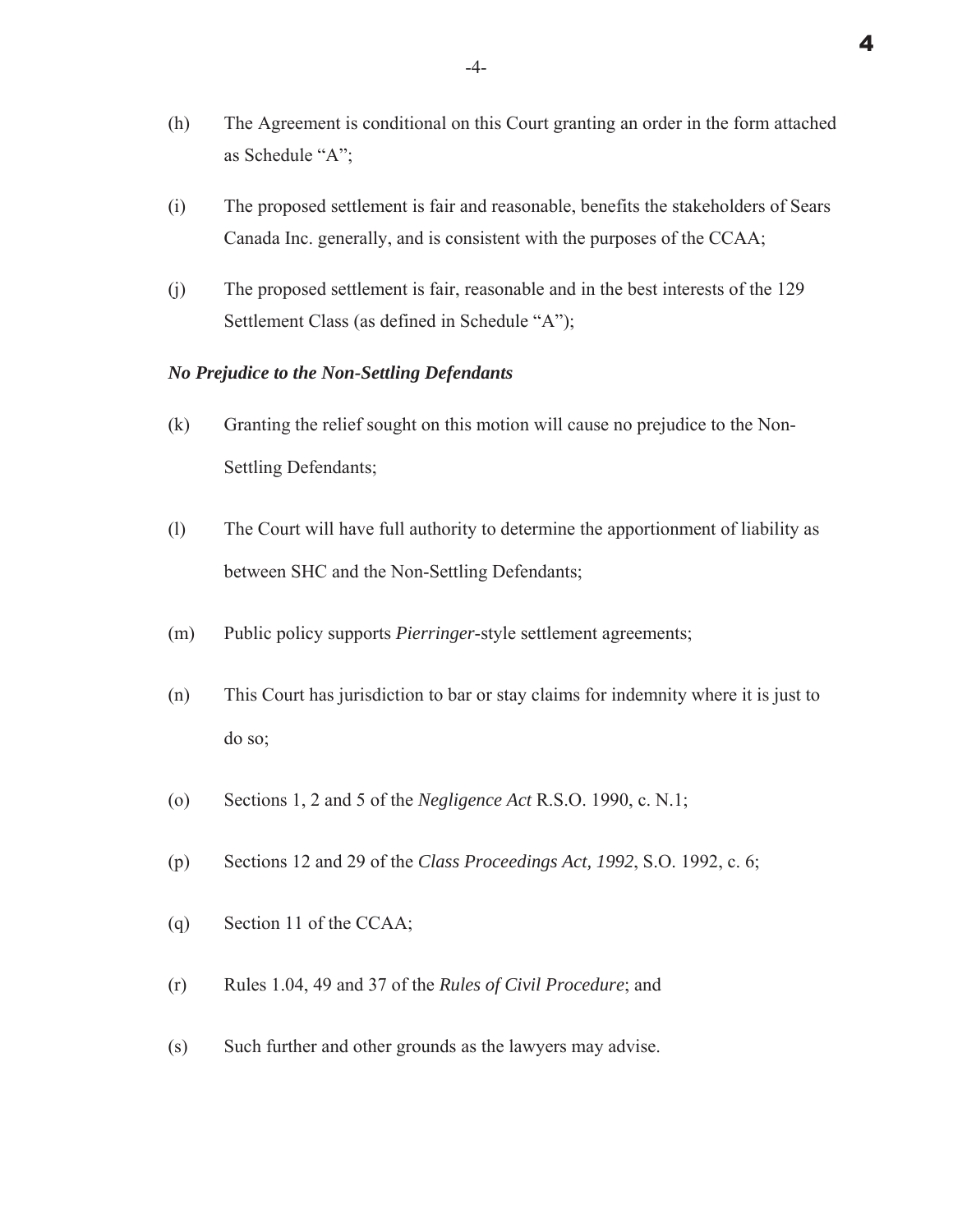Motion:

- The 35th Report of the Monitor dated February 28, 2020;  $(a)$
- (b) The pleadings in the Actions;
- $(c)$ Such further and other evidence as the lawyers may advise and this Honourable

Court may permit.

February 28, 2020

## **LAX O'SULLIVAN LISUS GOTTLIEB**  $LI.P$ Suite 2750, 145 King Street West

Toronto ON M5H 1J8

Matthew P. Gottlieb LSO#: 32268B mgottlieb@lolg.ca 416 644 5353 Tel: **Andrew Winton LSO#: 54473I** awinton@lolg.ca Tel: 416 644 5342 Philip Underwood LSO#: 73637W punderwood@lolg.ca  $Tel:$ 416 645 5078 Fax: 416 598 3730

Lawyers for Sears Canada Inc., by its Court-appointed Litigation Trustee, J. Douglas Cunningham, Q.C.

# **NORTON ROSE FULBRIGHT CANADA LLP**

222 Bay Street, Suite 3000, P.O. Box 53 Toronto ON M5K 1E7

#### Orestes Pasparakis LSO#: 36851T

orestes.pasparakis@nortonrosefulbright.com Tel: 416 216 4815 Evan Cobb LSO#: 55787N evan.cobb@nortonrosefulbright.com Tel: 416 216 1929 Fahad Siddiqui LSO#: 67001A fahad.siddiqui@nortonrosefulbright.com Tel: 416 216 2424  $Fax:$ 416 216 3930

Lawyers for FTI Consulting Canada Inc., in its capacity as Court-appointed monitor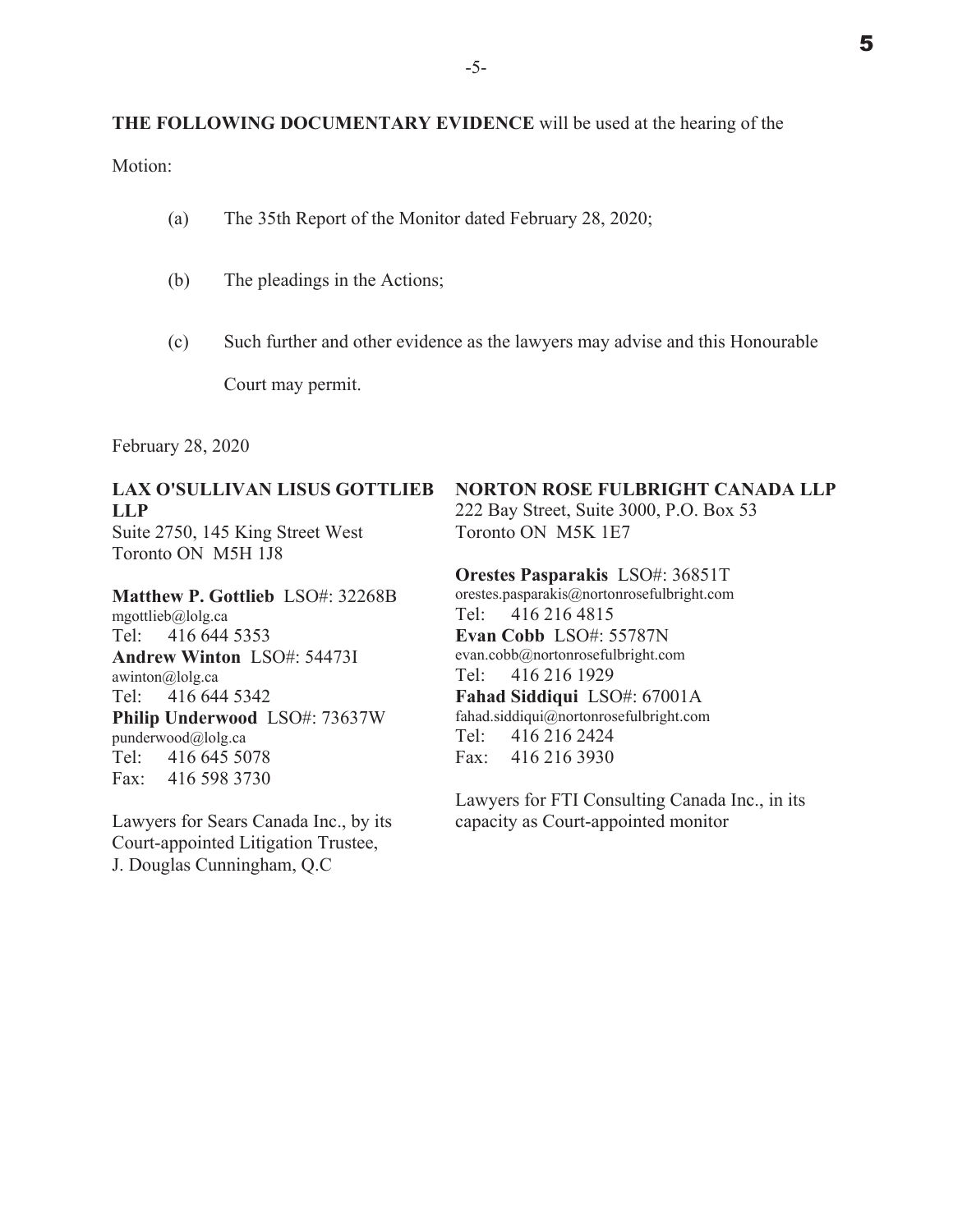### **BLAKE, CASSELS & GRAYDON LLP**

199 Bay Street, Suite 4000 Commerce Court West Toronto ON M5L 1A9

#### **Michael Barrack LSO #21941W**

michael.barrack@blakes.com Tel: 416 863 5280 **Kathryn Bush LSO #236360** kathryn.bush@blakes.com Tel:  $4168632633$ **Kiran Patel LSO #58398H** kiran.patel@blakes.com Tel: 416 863 2205 Fax: 416 863 2653

Lawyers for Morneau Shepell Ltd., in its capacity as administrator of the Sears Canada Inc. Registered Retirement Plan

# **70: LITIGATION SERVICE LIST**

#### **62706 LLP**

180 Dundas St W Suite 1200, Toronto, ON M5G 1Z8

David Sterns LSO #36274J  $dsterns@sotosllp.com$ Tel: 416 977 0007 Fax: 416 977 0717

-and-

# **BLANEY McMURTRY LLP**

Suite  $1500 - 2$  Queen Street East Toronto ON M5C 3G5

### Lou Brzezinski LSO #19794M

lbrzezinski@blaney.com Tel: 416 539 1221 Fax 416 539 5437

Lawyers for 1291079 Ontario Limited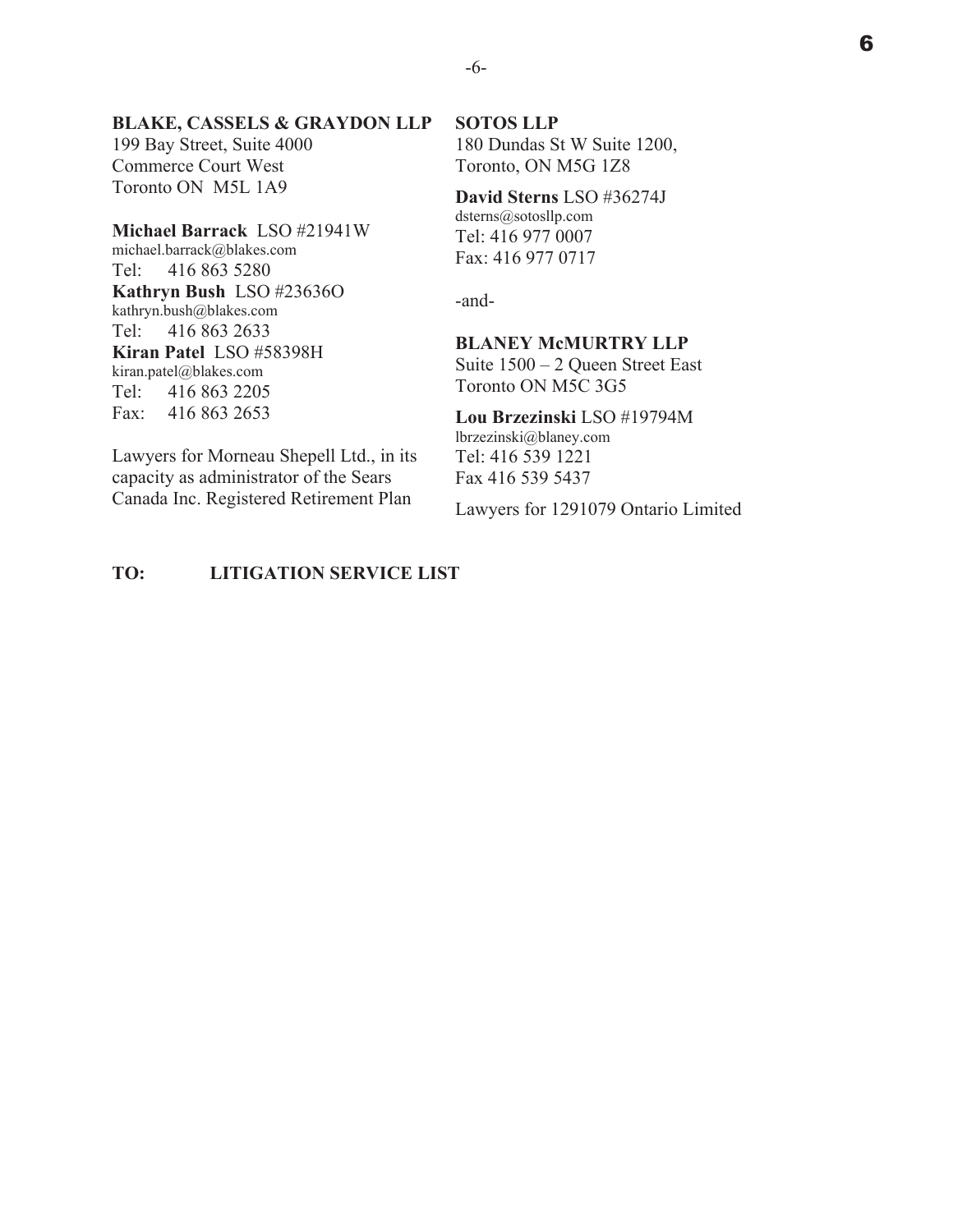# Court File No. CV-18-00611219-00CL

# **ONTARIO SUPERIOR COURT OF JUSTICE** (COMMERCIAL LIST)

| THE HONOURABLE        | MONDAY, THE 16th   |
|-----------------------|--------------------|
| <b>JUSTICE McEWEN</b> | DAY OF MARCH, 2020 |

#### **BETWEEN:**

BETWEEN:

FTI CONSULTING CANADA INC., in its capacity as Court-appointed monitor in proceedings pursuant to the Companies' Creditors Arrangement Act, RSC 1985, c. c-36

Plaintiff

-and-

ESL INVESTMENTS INC., ESL PARTNERS, LP, SPE I PARTNERS, LP, SPE MASTER I, LP, ESL INSTITUTIONAL PARTNERS, LP, EDWARD S. LAMPERT, SEARS HOLDINGS CORPORATION, WILLIAM R. HARKER and WILLIAM C. CROWLEY

Defendants

Court File No. CV-18-00611214-00CL

SEARS CANADA INC., by its Court-appointed Litigation Trustee, J. Douglas Cunningham, Q.C.

Plaintiff

-and-

ESL INVESTMENTS INC., ESL PARTNERS LP, SPE I PARTNERS LP, SPE MASTER I LP, ESL INSTITUTIONAL PARTNERS LP, EDWARD LAMPERT, EPHRAIM J. BIRD DOUGLAS CAMPBELL, WILLIAM CROWLEY, WILLIAM HARKER, R. RAJA KHANNA, JAMES MCBURNEY, DEBORAH ROSATI, DONALD ROSS and SEARS HOLDINGS CORPORATION Defendants

Court File No. CV-18-00611217-00CL

**BETWEEN:** 

MORNEAU SHEPELL LTD., in its capacity as administrator of the Sears Canada Inc. Registered Retirement Plan

Plaintiff

-and-

ESL INVESTMENTS INC., ESL PARTNERS LP, SPE I PARTNERS, LP, SPE MASTER I, LP, ESL INSTITUTIONAL PARTNERS, LP, EDWARD S. LAMPERT, WILLIAM HARKER, WILLIAM CROWLEY, DONALD CAMPBELL ROSS, EPHRAIM J. BIRD, DEBORAH ROSATI, R. RAJA KHANNA, JAMES MCBURNEY, DOUGLAS CAMPBELL and SEARS HOLDINGS **CORPORATION** 

Defendants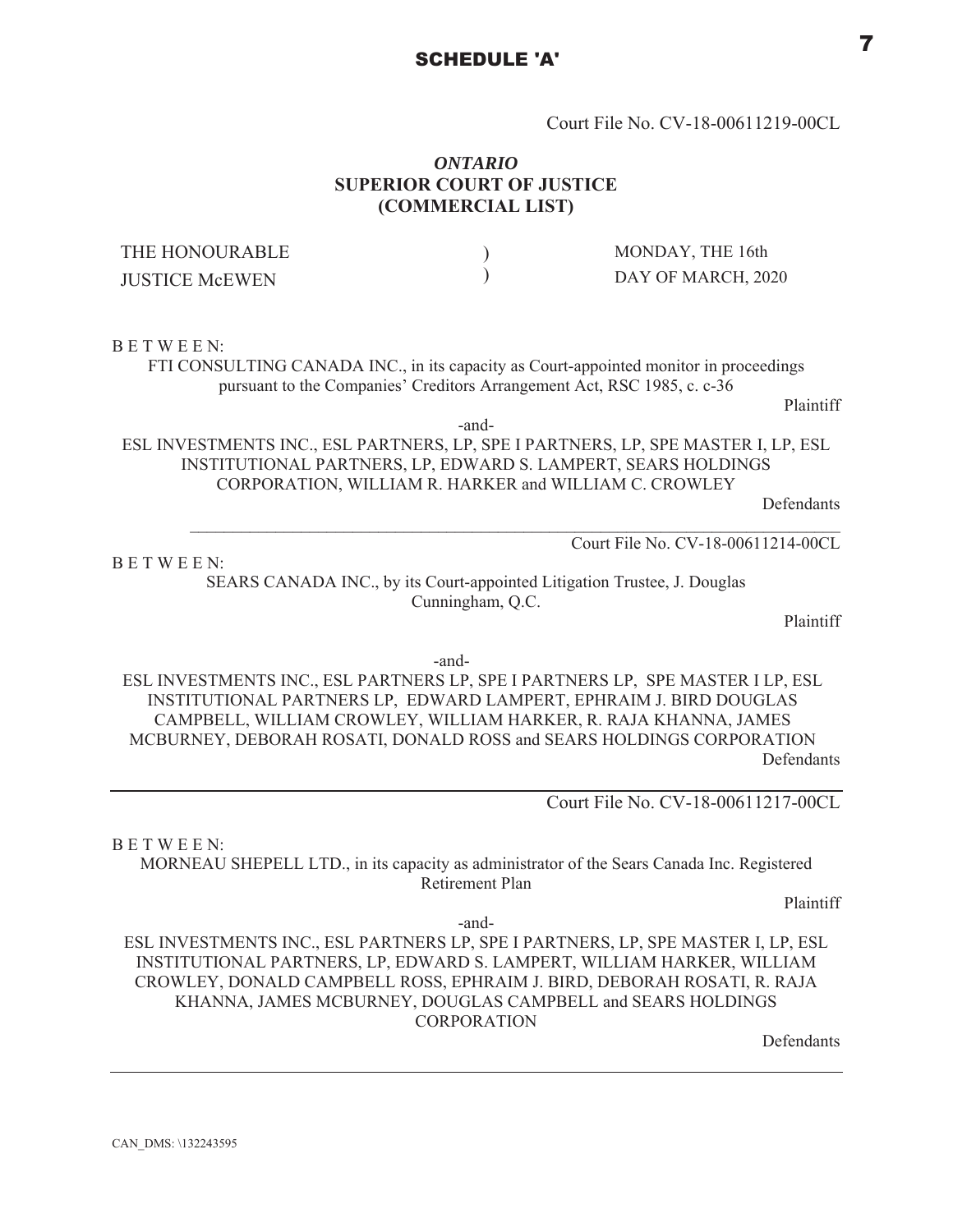Court File No. CV-19-00617792-00CL

BETWEEN:

# 1291079 ONTARIO LIMITED

Plaintiff

-and-

# SEARS CANADA INC., SEARS HOLDINGS CORPORATION, ESL INVESTMENTS INC., WILLIAM C. CROWLEY, WILLIAM R. HARKER, DONALD CAMPBELL ROSS, EPHRAIM J. BIRD, DEBORAH E. ROSATI, R. RAJA KHANNA, JAMES MCBURNEY and **DOUGLAS CAMPBELL**

**Defendants** 

Court File No.: CV-17-11846-00CL

### IN THE MATTER OF THE COMPANIES' CREDITORS ARRANGEMENT ACT, R.S.C. 1985, c. C-36, **AS AMENDED**

AND IN THE MATTER OF A PLAN OF COMPROMISE OR ARRANGEMENT OF SEARS CANADA INC., 9370-2751 QUÉBEC INC., 191020 CANADA INC., THE CUT INC., SEARS CONTACT SERVICES INC., INITIUM LOGISTICS SERVICES INC., 9845488 CANADA INC., INITIUM TRADING AND SOURCING CORP., SEARS FLOOR COVERING CENTRES INC., 173470 CANADA INC., 2497089 ONTARIO INC., 6988741 CANADA INC., 10011711 CANADA INC., 1592580 ONTARIO LIMITED, 955041 ALBERTA LTD., 4201531 CANADA INC., 168886 CANADA INC., AND 3339611 CANADA INC.

# **ORDER** (SHC Settlement Approval and Bar Order)

**THIS MOTION** made by Sears Canada Inc. (Sears) by its Court-Appointed Litigation Trustee, J. Douglas Cunningham, Q.C. (the Litigation Trustee) in proceedings pursuant to the Companies' Creditors Arrangement Act, R.S.C. 1985, c. c-36 (the CCAA Proceedings), FTI Consulting Canada Inc. in its capacity as Court-appointed monitor (the **Monitor**), Morneau Shepell Ltd., in its capacity as administrator of the Sears Canada Inc. Registered Retirement Plan (the Pension Administrator) and 1291079 Ontario Limited (collectively with the Monitor, the Litigation Trustee and the Pension Administrator, the Plaintiffs) for an order approving the release and settlement agreement between the Plaintiffs and Sears Holdings Corporation (SHC) and for an order releasing claims against SHC as more particularly defined below was heard this day at 330 University Avenue, Toronto, Ontario.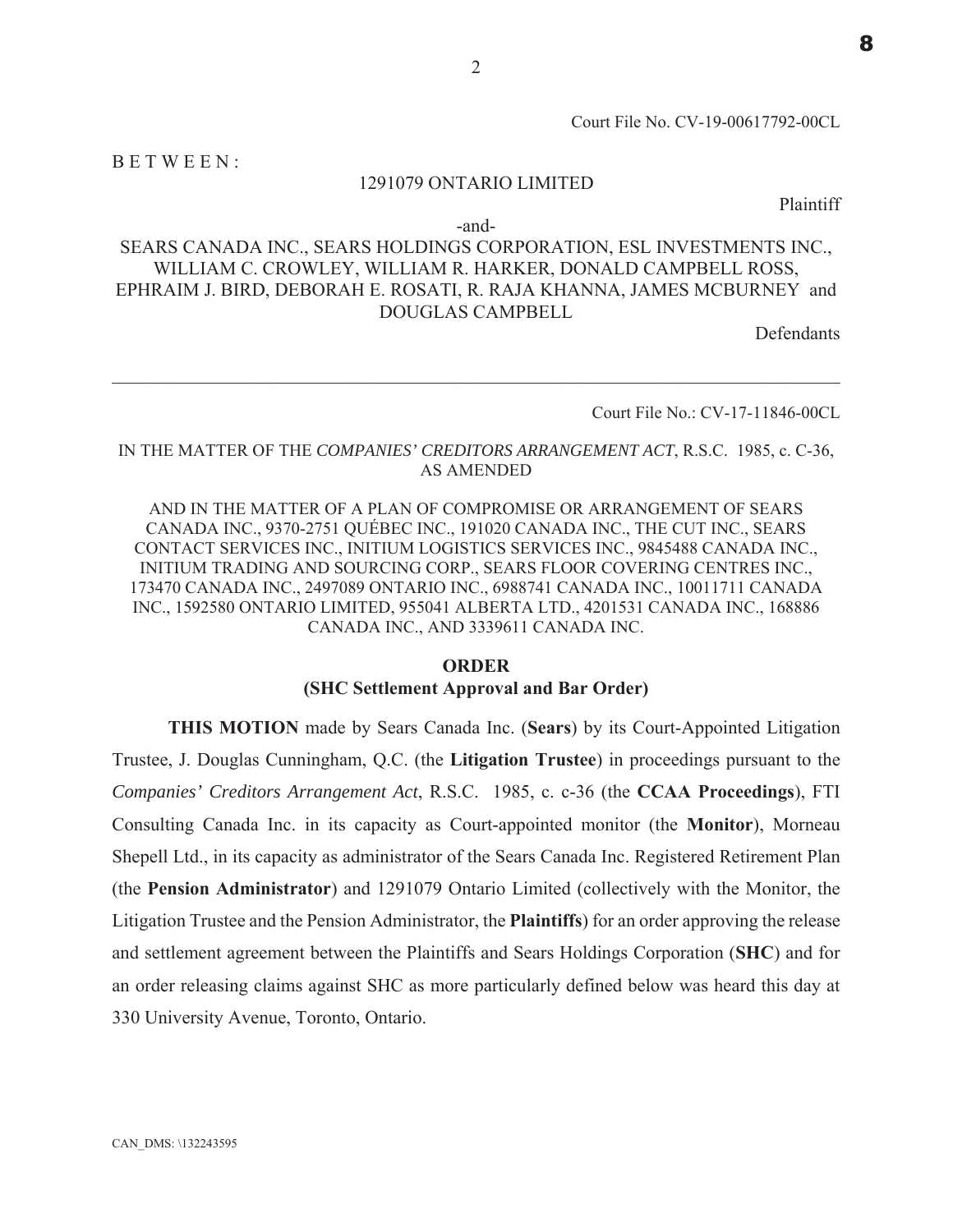**ON READING** the Motion Record of the Plaintiffs, the Thirty-Fifth Report of the Monitor dated February 28, 2020, and on hearing the submissions of counsel for the Plaintiffs and the Defendants:

### **Approval of SHC Settlement Agreement**

 $1<sub>1</sub>$ **THIS COURT ORDERS** that the release and settlement agreement between the Plaintiffs and SHC dated November 7, 2019 (the SHC Settlement Agreement) is hereby approved and the parties thereto are hereby bound by this order and by those terms of the SHC Settlement Agreement that are conditional upon the granting of this Order and are authorized and directed to comply with their obligations thereunder, subject to the granting of the US Approval Order (as defined in the SHC Settlement Agreement) in the case of those obligations that are conditional upon the granting of the US Approval Order.

 $2.$ THIS COURT ORDERS that each of the Plaintiffs' actions, being CV-18-00611219- $00CL$ , CV-18-00611214-00CL, CV-18-00611217-00CL, and CV-19-00617792-00CL (collectively, the Actions) are dismissed as against SHC pursuant to the terms of the SHC Settlement Agreement, without costs.

#### **Release by Plaintiffs**

**THIS COURT ORDERS** that in accordance with the terms and conditions of the SHC  $\mathcal{E}$ Settlement Agreement, all Settled Claims (as defined in the SHC Settlement Agreement) of each of the Plaintiff Releasors (as defined in the SHC Settlement Agreement) are, as of the Effective Date (as defined in the SHC Settlement Agreement), irrevocably and unconditionally fully, finally and forever released as against SHC.

 $\overline{4}$ . **THIS COURT ORDERS** that this Order, including the SHC Settlement Agreement, is binding upon each 129 Settlement Class Member including those Persons who are minors or mentally incapable and the requirements of Rules 7.04(1) and 7.08(4) of the Rules of Civil *Procedure* are dispensed with in respect of the 129 Action.

 $5<sub>1</sub>$ **THIS COURT ORDERS** that the SHC Settlement Agreement is fair, reasonable and in the best interest of the Ontario Settlement Class.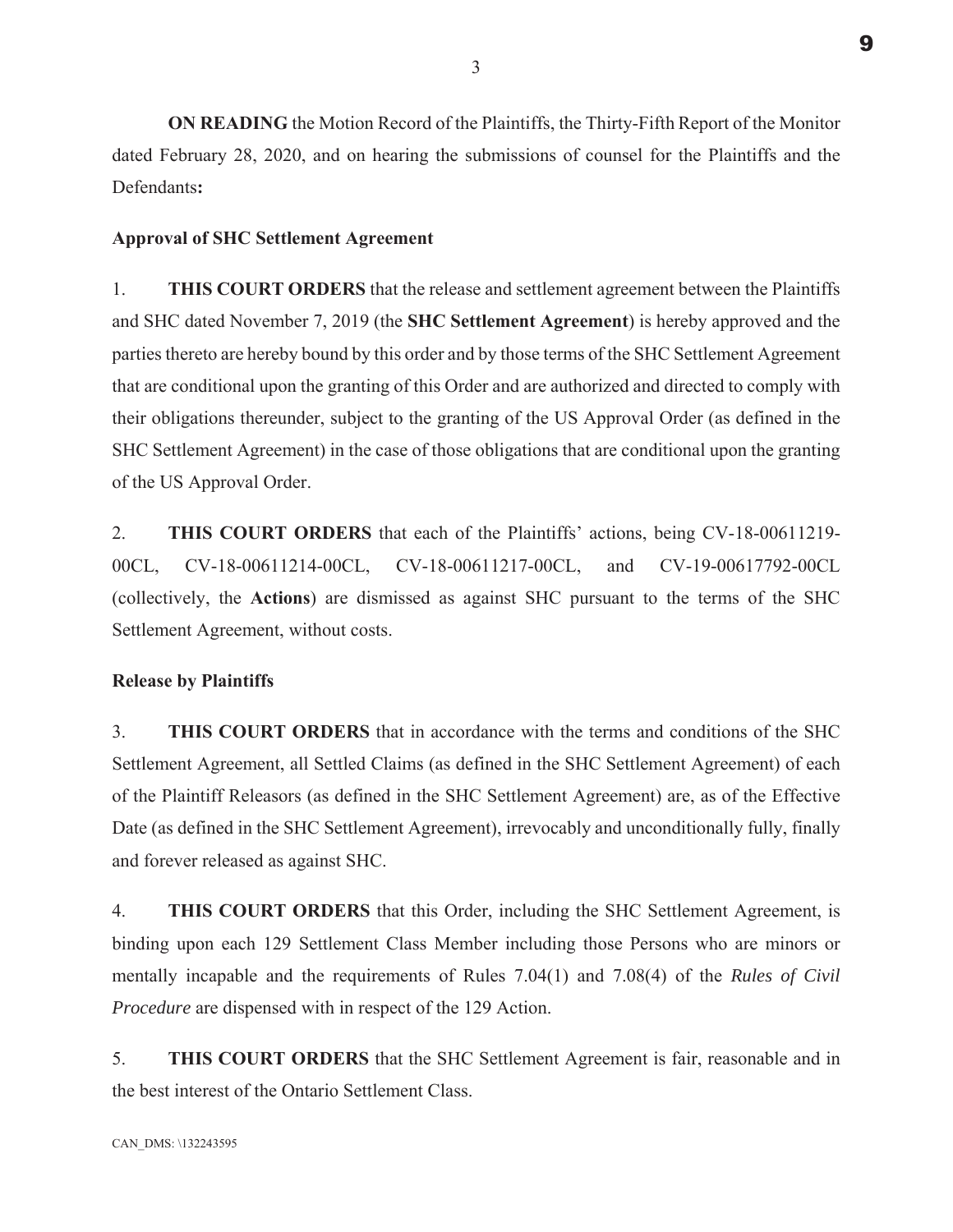6. **THIS COURT ORDERS** that the SHC Settlement Agreement is hereby approved pursuant to s. 29 of the *Class Proceedings Act, 1992* and shall be implemented and enforced in accordance with its terms.

### **Bar Orders**

7. THIS COURT ORDERS that, without limiting the effect or validity of any provision of this order, all Plaintiff Releasors, including for greater certainty all members and beneficiaries under the Sears Canada Inc. Registered Retirement Plan, are permanently and forever barred, estopped, stayed and enjoined from commencing, conducting or continuing in any manner, directly or indirectly, any action, suits or demands, including without limitation, by way of contribution or indemnity or other relief, in common law or in equity, or under the provisions of any statute or regulation, or other proceedings of any nature or kind whatsoever (including without limitation, any proceeding in a judicial, arbitral, administrative or other forum) against SHC in relation to or otherwise in connection with the subject matter of the Settled Claims; excluding, for greater certainty, such Plaintiff Releasor's rights to enforce the terms of the SHC Settlement Agreement.

8. THIS COURT ORDERS that each and every Plaintiff Releasor is hereby permanently and forever barred, estopped, stayed and enjoined from:  $(i)$  enforcing, levying, attaching, collecting or otherwise recovering or enforcing by any manner or means, directly or indirectly, any judgment, award, decree, or order against SHC or its property in respect of any claims relating in any way to the Settled Claims; or (ii) taking any action to interfere with the implementation and consummation of the SHC Settlement Agreement; in each case excluding, for greater certainty, such Plaintiff Releasor's rights to enforce the terms of the SHC Settlement Agreement.

9. THIS COURT ORDERS that no Defendant not party to the SHC Settlement Agreement (the Non-Settling Defendant(s)) shall now or hereafter institute, continue, maintain or assert, either directly or indirectly, whether in Canada or elsewhere, on their own behalf or on behalf of any other person, any action, suit, cause of action, claim or demand against SHC (or any other person who may claim contribution or indemnity from SHC) in respect of the matters contained in any of the Actions. All claims for contribution or indemnity or other claims over (whether asserted or unasserted, tolled or not tolled, and whether relating to or arising from any of the Actions) which

 $\overline{4}$ 

10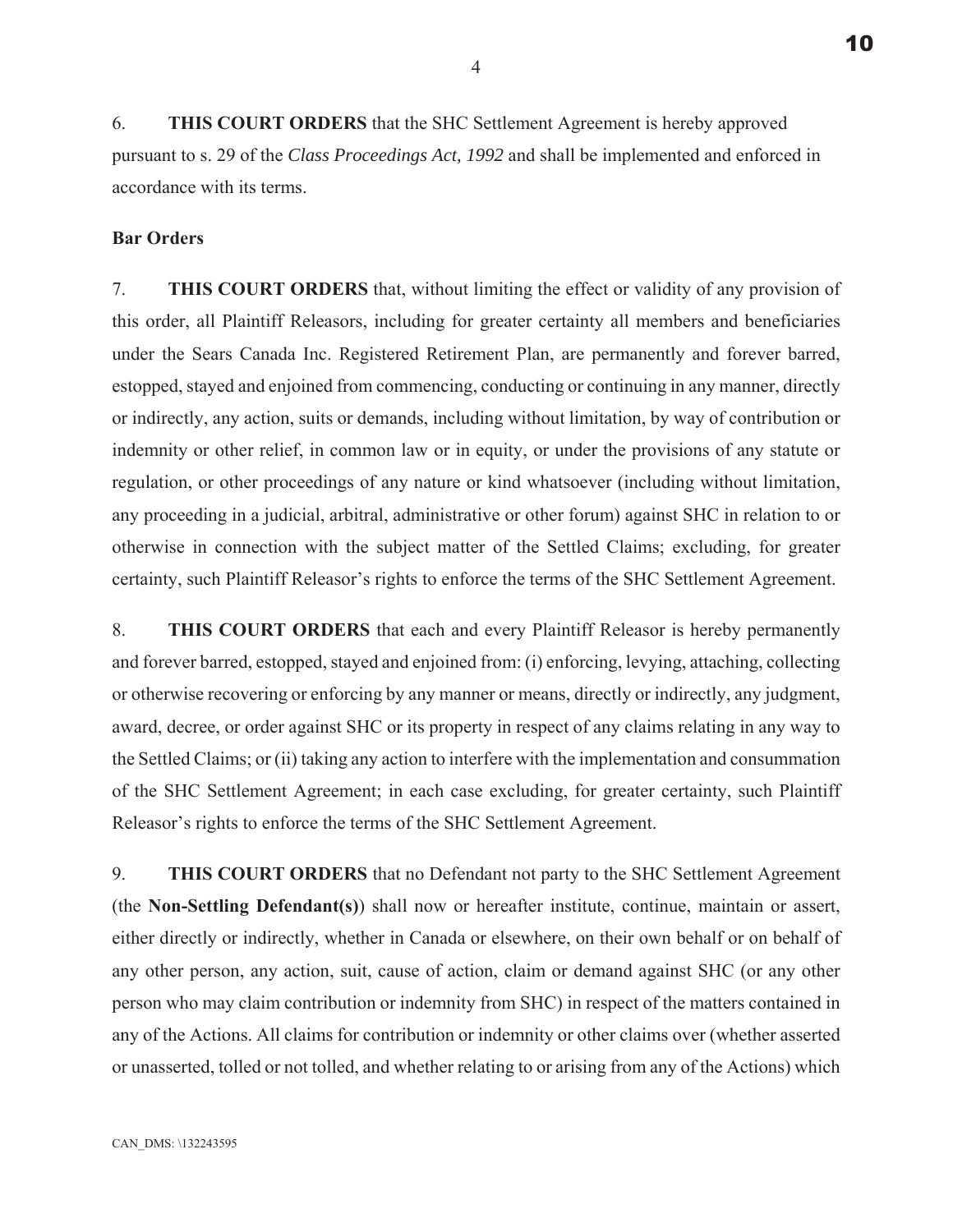$11$ 

were or could have been brought in any of the Actions or in a separate proceeding by any Non-Settling Defendant against SHC are barred, extinguished, prohibited and enjoined by this Order.

10. **THIS COURT ORDERS** that the Plaintiffs' recovery from the Non-Settling Defendant(s) and with which SHC is judicially determined to be jointly and severally liable to the Plaintiffs for damages, shall be reduced (in aggregate) by the amount of funds ultimately received by the Plaintiffs in respect of the Allowed Unsecured Claim from SHC pursuant to the SHC Settlement Agreement, as determined by the Court.

## **Recognition and Enforcement**

11. THIS COURT HEREBY REQUESTS the aid and recognition of any court, tribunal, regulatory or administrative body (collectively, **Bodies**) having jurisdiction in Canada or in the United States or in any other jurisdiction to give effect to this order and to assist the Plaintiffs, the Litigation Trustee (as an officer of this Court) and the Monitor (as an Officer of this Court) and their respective agents in carrying out the terms of this order. All Bodies are hereby respectfully requested to make such orders and to provide such assistance to the Plaintiffs, the Litigation Trustee (as an officer of this Court) and the Monitor (as an officer of this Court) as may be necessary or desirable to give effect to this order or to assist the Plaintiffs, the Litigation Trustee (as an officer of this Court) and the Monitor (as an officer of this Court) and their respective agents in carrying out the terms of this order.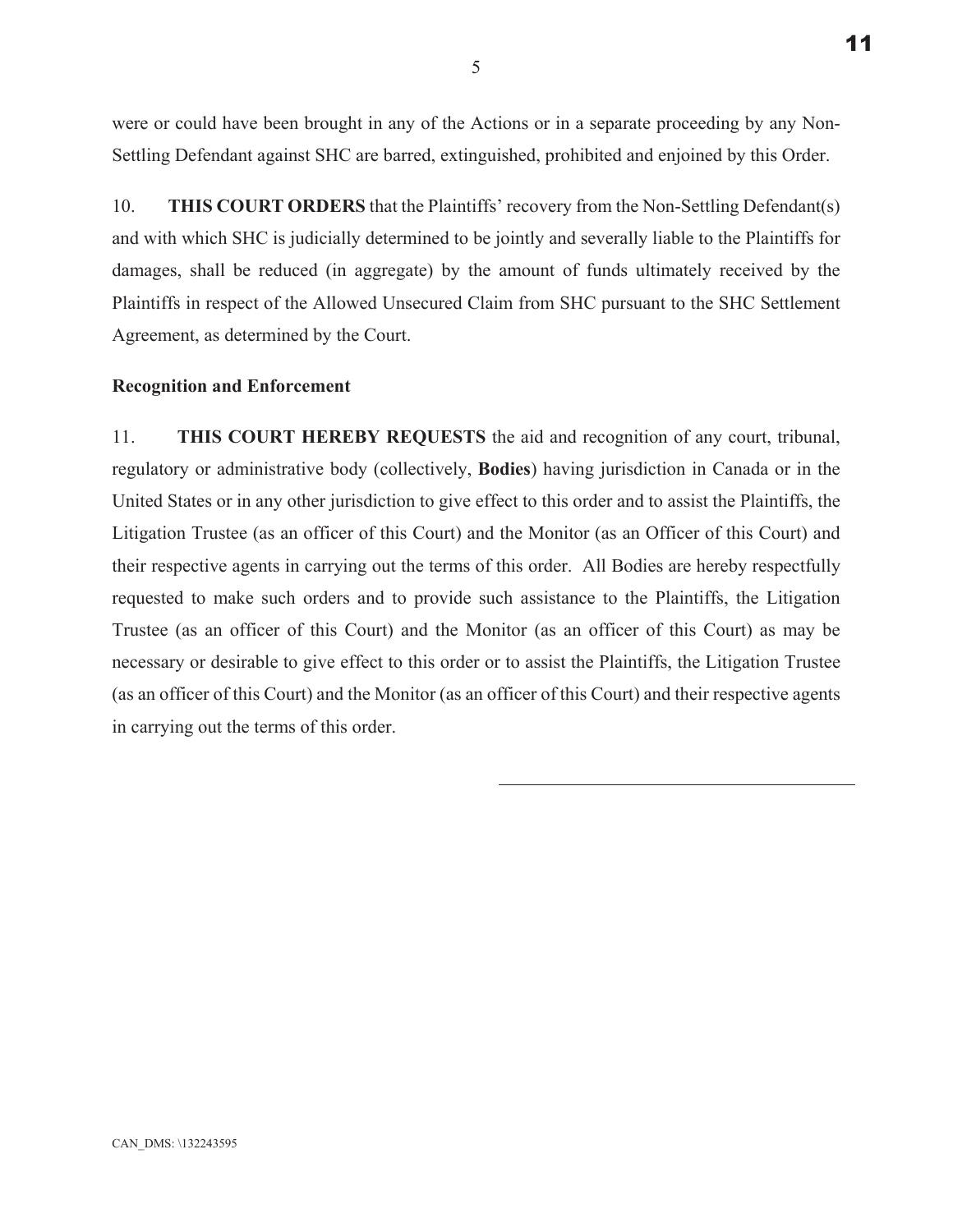| Court File No. CV-18-00611219-00CL | Court File No. CV-18-00611217-00CL                      | Court File No. CV-18-00611214-00CL                                                           | Court File No. CV-19-00617792-00CL                      | <b>SUPERIOR COURT OF JUSTICE</b><br>COMMERCIAL LIST<br>ONTARIO | PROCEEDING COMMENCED AT TORONTO<br>ORDER | (SHC SETTLEMENT APPROVAL AND BAR ORDER) | orestes.pasparakis@nortonrosefulbright.com<br>Lawyers for FTI Consulting Canada Inc., in<br>fahad.siddiqui@nortonrosefulbright.com<br>222 Bay Street, Suite 3000, P.O. Box 53<br>its capacity as Court-appointed monitor<br>evan.cobb@nortonrosefulbright.com<br>Orestes Pasparakis LSO#: 36851T<br>NORTON ROSE FULBRIGHT<br>Fahad Siddiqui LSO#: 67001A<br>Evan Cobb LSO#: 55787N<br>Toronto ON MSK 1E7<br>4162161929<br>4162164815<br>4162162424<br>4162163930<br><b>CANADA LLP</b><br>Tel:<br>Tel:<br>Fax:<br>Tel: |  |
|------------------------------------|---------------------------------------------------------|----------------------------------------------------------------------------------------------|---------------------------------------------------------|----------------------------------------------------------------|------------------------------------------|-----------------------------------------|-----------------------------------------------------------------------------------------------------------------------------------------------------------------------------------------------------------------------------------------------------------------------------------------------------------------------------------------------------------------------------------------------------------------------------------------------------------------------------------------------------------------------|--|
| ESL INVESTMENTS INC. et al.        | ESL INVESTMENTS INC. et al.<br>Defendants<br>Defendants | ESL INVESTMENTS INC. et al.                                                                  | ESL INVESTMENTS INC. et al.<br>Defendants<br>Defendants |                                                                |                                          |                                         | Lawyers for Sears Canada Inc., by<br>Suite 2750, 145 King Street West<br>Trustee, J. Douglas Cunningham,<br>Andrew Winton LSO#: 544731<br>Philip Underwood #73637W<br>its Court-appointed Litigation<br><b>LAX O'SULLIVAN LISUS</b><br>Matthew P. Gottlieb LSO#:<br>Toronto ON M5H 1J8<br>416 644 5353<br>4165983730<br>416 644 5342<br>punderwood@lolg.ca<br>Tel: $4166455078$<br>mgottlieb@lolg.ca<br><b>GOTTLIEB LLP</b><br>awinton@lolg.ca<br>32268B<br>Tel:<br>Tel:<br>Fax:<br>C.C                               |  |
|                                    | -and-                                                   | -and-                                                                                        | -and-                                                   |                                                                |                                          |                                         | Suite 1500 - 2 Queen Street East<br>Lou Brzezinski LSO #19794M<br><b>BLANEY MCMURTRY LLP</b><br>Lawyers for 1291079 Ontario<br>180 Dundas St W Suite 1200,<br>David Sterns LSO #36274J<br>Toronto, ON M5G 1Z8<br>Toronto ON M5C 3G5<br>Fax: 416 977 0717<br>Tel: 416 977 0007<br>539 1221<br>539 5437<br><b>ATT SOLOS</b><br>Tel:416<br>Fax 416<br>Limited<br>-and-                                                                                                                                                   |  |
| FTI CONSULTING CANADA INC.         | MORNEAU SHEPELL LTD<br>Plaintiff<br>Plaintiff           | Litigation Trustee, J. Douglas Cunningham, Q.C.<br>SEARS CANADA INC., by its Court-appointed | 1291079 ONTARIO LIMITED<br>Plaintiff<br>Plaintiff       |                                                                |                                          |                                         | in its capacity as administrator of the<br>Lawyers for Momeau Shepell Ltd.,<br>Michael Barrack LSO #21941W<br>Kathryn Bush LSO #236360<br>michael.barrack@blakes.com<br>Sears Canada Inc. Registered<br>Kiran Patel LSO #58398H<br>199 Bay Street, Suite 4000<br>kathryn.bush@blakes.com<br>kiran.patel@blakes.com<br>BLAKE, CASSELS &<br>Toronto ON M5L 1A9<br>Commerce Court West<br>4168635280<br>4168632633<br>4168632205<br>4168632653<br><b>GRAYDON LLP</b><br>Retirement Plan<br>Tel:<br>Tel:<br>Fax:<br>Tel:  |  |

CAN\_DMS: \132243595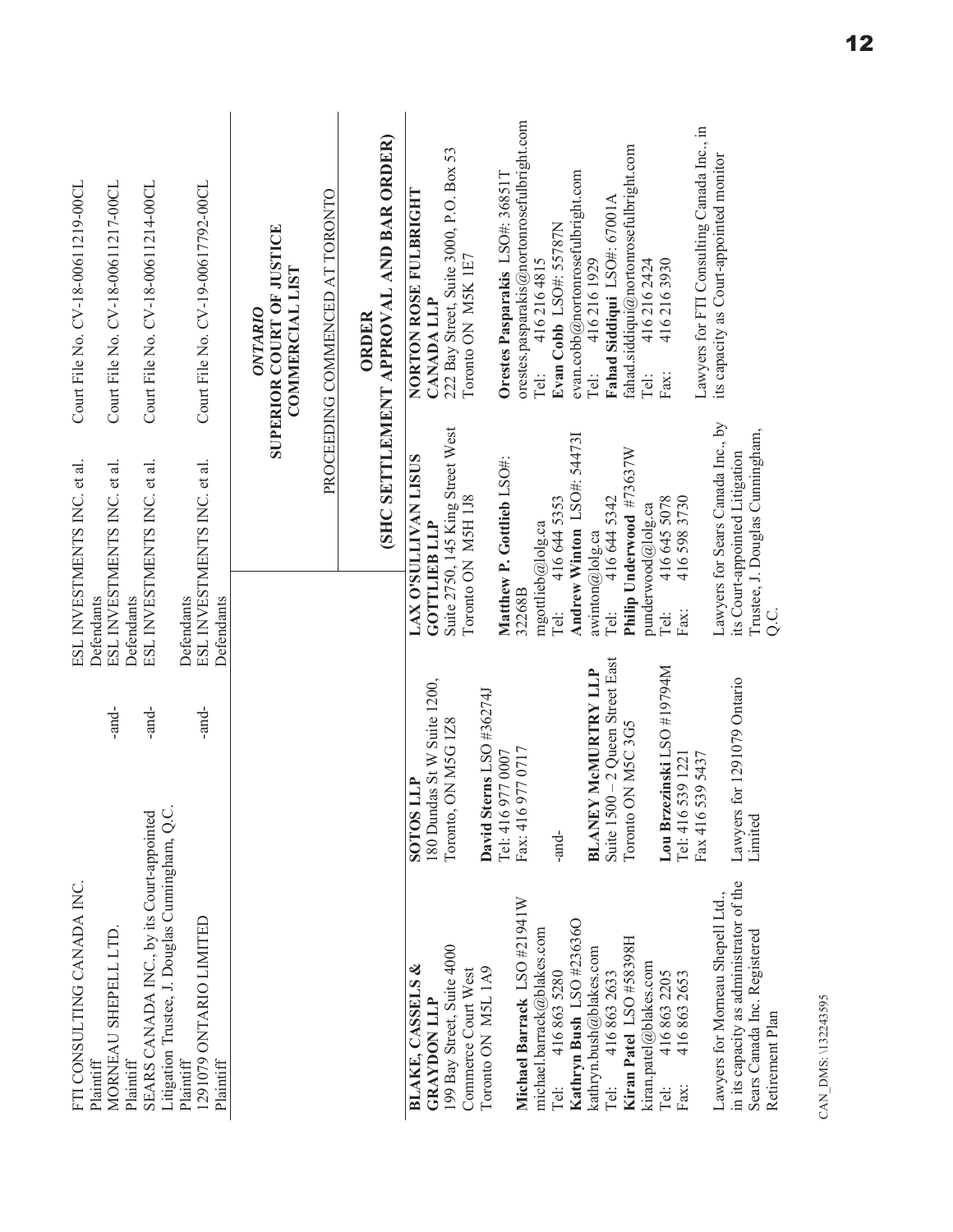| Court File No. CV-18-00611219-00CL        | Court File No. CV-18-00611214-00CL                                                   | Court File No. CV-18-00611217-00CL        | Court File No. CV-19-00617792-00CL        | Court File No. CV-17-11846-00CL                                                                                                                                                     | SUPERIOR COURT OF JUSTICE<br>COMMERCIAL LIST<br>ONTARIO | PROCEEDING COMMENCED AT TORONTO | (SHC Settlement Approval and Bar Order)<br>NOTICE OF MOTION | NORTON ROSE FULBRIGHT CANADA<br>LLP                       | 222 Bay Street, Suite 3000, P.O. Box 53<br>Toronto ON M5K 1E7 | Orestes Pasparakis LSO#: 36851T  | orestes.pasparakis@nortonrosefulbright.com<br>4162164815<br>Tel: | evan.cobb@nortonrosefulbright.com<br>Evan Cobb LSO#: 55787N<br>4162161929 | $\mbox{fahad.siddiqui@nortonrosefulbright.com}$<br>Fahad Siddiqui LSO#: 67001A<br>4162162424<br>Tel:<br>Tai: | 4162163930<br>Fax:                                           | in its capacity as Court-appointed monitor<br>Lawyers for FTI Consulting Canada Inc.,                                        |
|-------------------------------------------|--------------------------------------------------------------------------------------|-------------------------------------------|-------------------------------------------|-------------------------------------------------------------------------------------------------------------------------------------------------------------------------------------|---------------------------------------------------------|---------------------------------|-------------------------------------------------------------|-----------------------------------------------------------|---------------------------------------------------------------|----------------------------------|------------------------------------------------------------------|---------------------------------------------------------------------------|--------------------------------------------------------------------------------------------------------------|--------------------------------------------------------------|------------------------------------------------------------------------------------------------------------------------------|
| ESL INVESTMENTS INC. et al.<br>Defendants | ESL INVESTMENTS INC. et al.                                                          | ESL INVESTMENTS INC. et al.<br>Defendants | ESL INVESTMENTS INC. et al.<br>Defendants | Defendants                                                                                                                                                                          |                                                         |                                 |                                                             | LAX O'SULLIVAN LISUS GOTTLIEB                             | Suite 2750, 145 King Street West<br>Toronto ON M5H 1J8        | Matthew P. Gottlieb LSO#: 32268B | 416 644 5353<br>mgottileb@lolg.ca                                | Andrew Winton LSO#: 544731<br>416 644 5342<br>awinton@lolg.ca             | Philip Underwood LSO#: 73637W<br>416 645 5078<br>punderwood@lolg.ca                                          | 4165983730                                                   | Lawyers for Sears Canada Inc., by its Court-<br>appointed Litigation Trustee, J. Douglas<br>Cunningham, Q.C.                 |
|                                           | -and-<br>Douglas                                                                     | -and-                                     | -and-                                     | IN THE MATTER OF THE COMPANIES' CREDITORS ARRANGEMENT ACT, R.S.C. 1985, c. C-36, AS AMENDED<br>AND IN THE MATTER OF A PLAN OF COMPROMISE OR ARRANGEMENT OF SEARS CANADA INC., et al |                                                         |                                 |                                                             | LLP<br>1200,<br>180 Dundas St W Suite<br><b>SOTOS LLP</b> | David Sterns LSO #36274J<br>Toronto, ON M5G 1Z8               | dsterns@sotosllp.com             | Tel:<br>Fax: 416 977 0717<br>Tel: 416 977 0007                   | Tel:<br>-and-                                                             | Tel:<br>treet East<br><b>BLANEY MCMURTRY LLP</b><br>Suite $1500 - 2$ Queen S<br>Toronto ON M5C 3G5           | Fax:<br>Lou Brzezinski LSO #19794M<br>lbrzezinski@blaney.com | Lawyers for 1291079 Ontario Limited<br>Fax 416 539 5437<br>Tel: 416 539 1221                                                 |
| FTI CONSULTING CANADA INC<br>Plaintiff    | SEARS CANADA INC., by its Court-appointed Litigation Trustee, J.<br>Cunningham, Q.C. | MORNEAU SHEPELL LTD.<br>Plaintiff         | 1291079 ONTARIO LIMITED<br>Plaintiff      | Plaintiff                                                                                                                                                                           |                                                         |                                 |                                                             | BLAKE, CASSELS & GRAYDON<br>LLP                           | 199 Bay Street, Suite 4000<br>Commerce Court West             | Toronto ON M5L 1A9               | Michael Barrack LSO #21941W<br>michael.barrack@blakes.com        | Kathryn Bush LSO #236360<br>4168635280<br>.<br>Pel:                       | Kiran Patel LSO #58398H<br>kathryn.bush@blakes.com<br>kiran.patel@blakes.com<br>4168632633<br>Tel:           | 4168632205<br>4168632653<br>Fax:<br>Tel:                     | Lawyers for Morneau Shepell Ltd., in its<br>Canada Inc. Registered Retirement Plan<br>capacity as administrator of the Sears |

CAN\_DMS: \132249516

 $\boxed{13}$